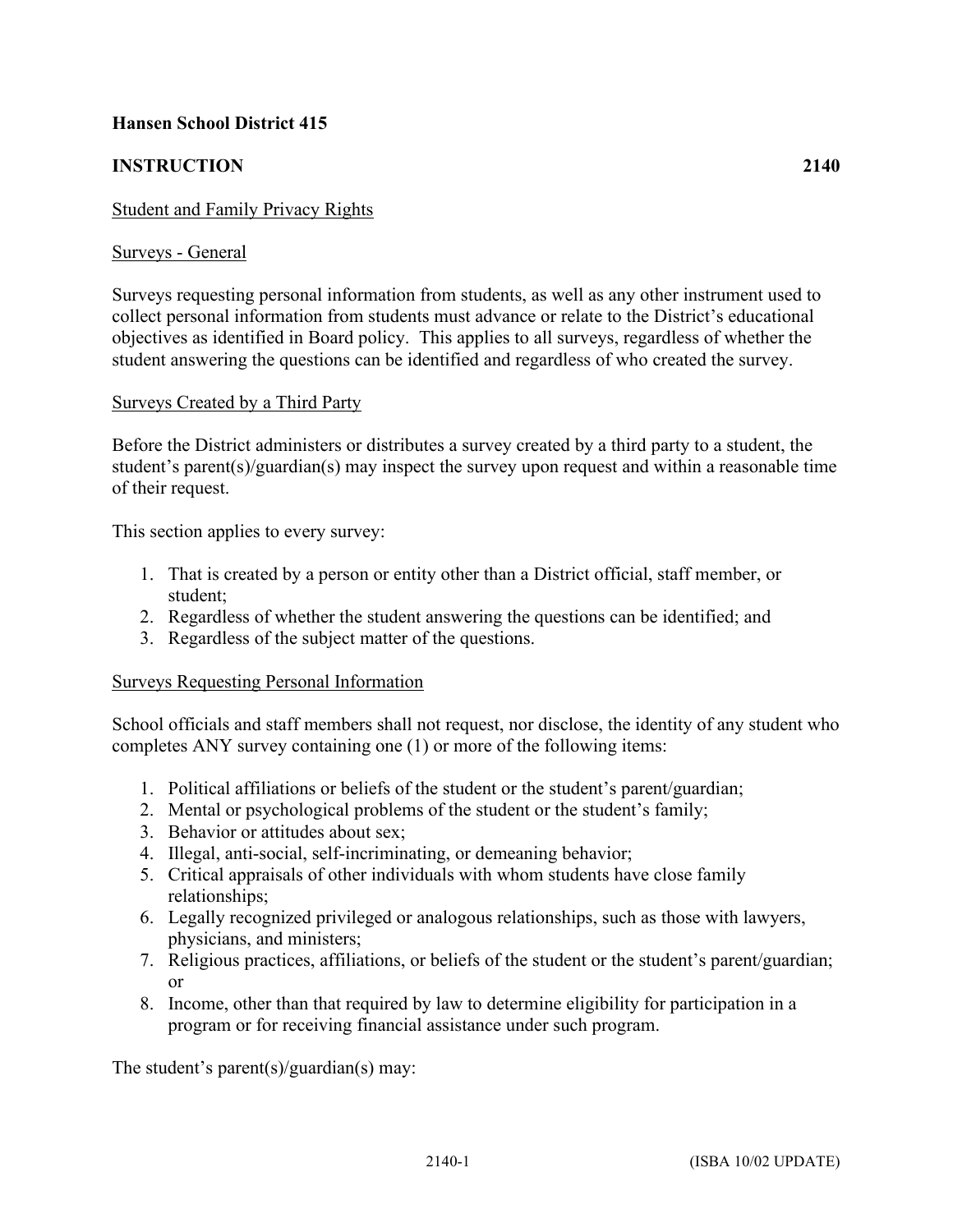- 1. Inspect the survey within a reasonable time of the request, and/or
- 2. Refuse to allow their child to participate in any survey requesting personal information. The school shall not penalize any student whose parent(s)/guardian(s) exercise this option.

## Instructional Material

A student's parent(s)/guardian(s) may, within a reasonable time of the request, inspect any instructional material used as part of their child's educational curriculum.

The term "instructional material," for purposes of this policy, means instructional content that is provided to a student, regardless of its format, printed or representational materials, audio-visual materials, and materials in electronic or digital formats (such as materials accessible through the Internet). The term does not include academic tests or academic assessments.

### Collection of Personal Information from Students for Marketing Prohibited

The term "personal information," for purposes of this section only, means individually identifiable information including:

- 1. A student's or parent's first and last name;
- 2. A home or other physical address, including street name and the name of the city or town;
- 3. Telephone number; or
- 4. A Social Security identification number.

The District shall not collect, disclose, or use student personal information for the purpose of marketing or selling that information or otherwise providing that information to others for that purpose.

The District, however, is not prohibited from collecting, disclosing, or using personal information collected from students for the exclusive purpose of developing, evaluating, or providing educational products or services for, or to, students or educational institutions such as the following:

- 1. College or other post-secondary education recruitment or military recruitment;
- 2. Book clubs, magazines, and programs providing access to low-cost literary products;
- 3. Curriculum and instructional materials used by elementary schools and secondary schools;
- 4. Tests and assessments to provide cognitive, evaluative, diagnostic, clinical, aptitude, or achievement information about students (or to generate other statistically useful data for the purpose of securing such tests and assessments) and the subsequent analysis and public release of the aggregate data from such tests and assessments;